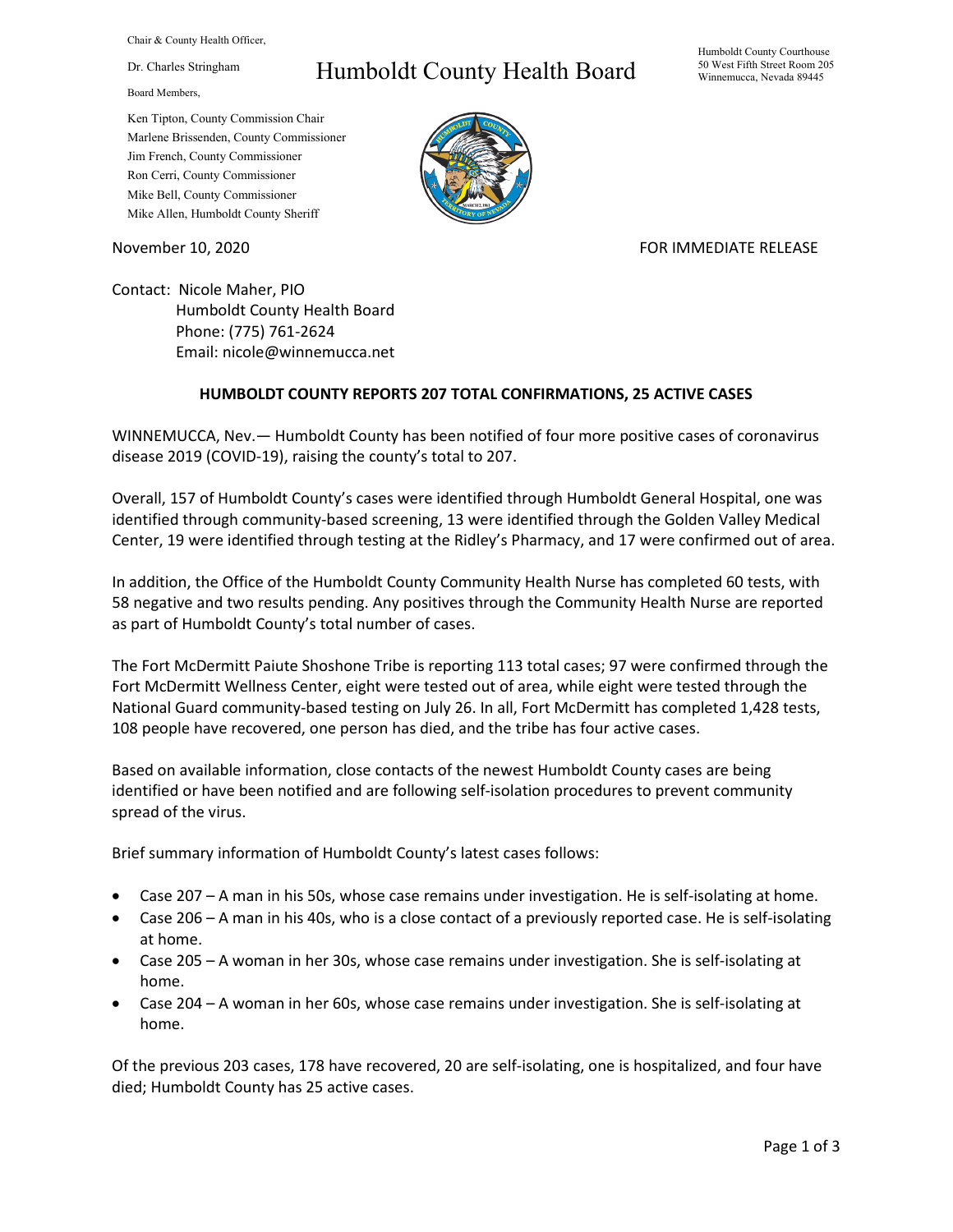Monday, November 9, Pfizer announced its trial vaccine has shown to be at least 90 percent effective in fighting the coronavirus.

Pfizer is one of several vaccines that are now in phase 3 trials—a fact that Humboldt County Health Officer Charles Stringham said is not only exciting but relieving.

"We want to stop the coronavirus," said Dr. Stringham, "and the best way to do that is with a vaccine."

Pfizer said an early analysis of its results showed that individuals who received two injections of the vaccine three weeks apart experienced more than 90 percent fewer cases of symptomatic COVID-19 than those who received a placebo.

Testing still continues, but if approved, the Pfizer vaccine—or others—could be widely available in the first half of 2021.

Per Nevada's vaccination plan, the initial round of COVID-19 vaccinations in the state would be focused on the populations most at risk for contracting the virus, including healthcare workers, people at increased risk for severe illness from COVID-19, and other essential workers. The general population would follow later.

Dr. Stringham said he is hopeful the vaccination process can be well underway by next year. Until then, he continued to urge local residents to continue to wear a mask, practice social distancing and wash hands frequently.

"That's what will get us through the coming fall and winter months," he said, "until the time when we can confidently rely on a vaccine."

To prevent the spread of COVID-19 in Humboldt County:

- Stay home to limit exposure, and wear a facial covering if going out in public is necessary.
- Maintain 6 feet of distance from other people at all times.
- Wash hands often with soap and water for at least 20 seconds. If soap and water are not available, use an alcohol-based hand sanitizer.
- Avoid visiting sick people or those who are self-isolating.
- Avoid touching eyes, nose, and mouth.
- Cover coughs and sneezes with a tissue, and throw the tissue in the trash.
- Clean and disinfect frequently touched objects and surfaces.
- Self-isolate if they have had a known exposure, or if they are awaiting COVID-19 test results.
- Stay informed. The COVID-19 situation is changing frequently. Up-to-date information is available on the Centers for Disease Control and Prevention (CDC) [website.](http://www.cdc.gov/coronavirus/2019-ncov/index.html)

The Humboldt General Hospital Screening Clinic has moved to the HGH West Campus, located at 51 E. Haskell Street. From 8 a.m. to 5 p.m. Monday through Friday, the clinic offers drive-thru screening for asymptomatic and symptomatic persons. Those who are experiencing severe COVID-like symptoms should go directly to the HGH Emergency Department.

The Office of the Humboldt County Community Health Nurse also is offering testing to asymptomatic persons with no known exposure. For more information or to make an appointment, residents may call